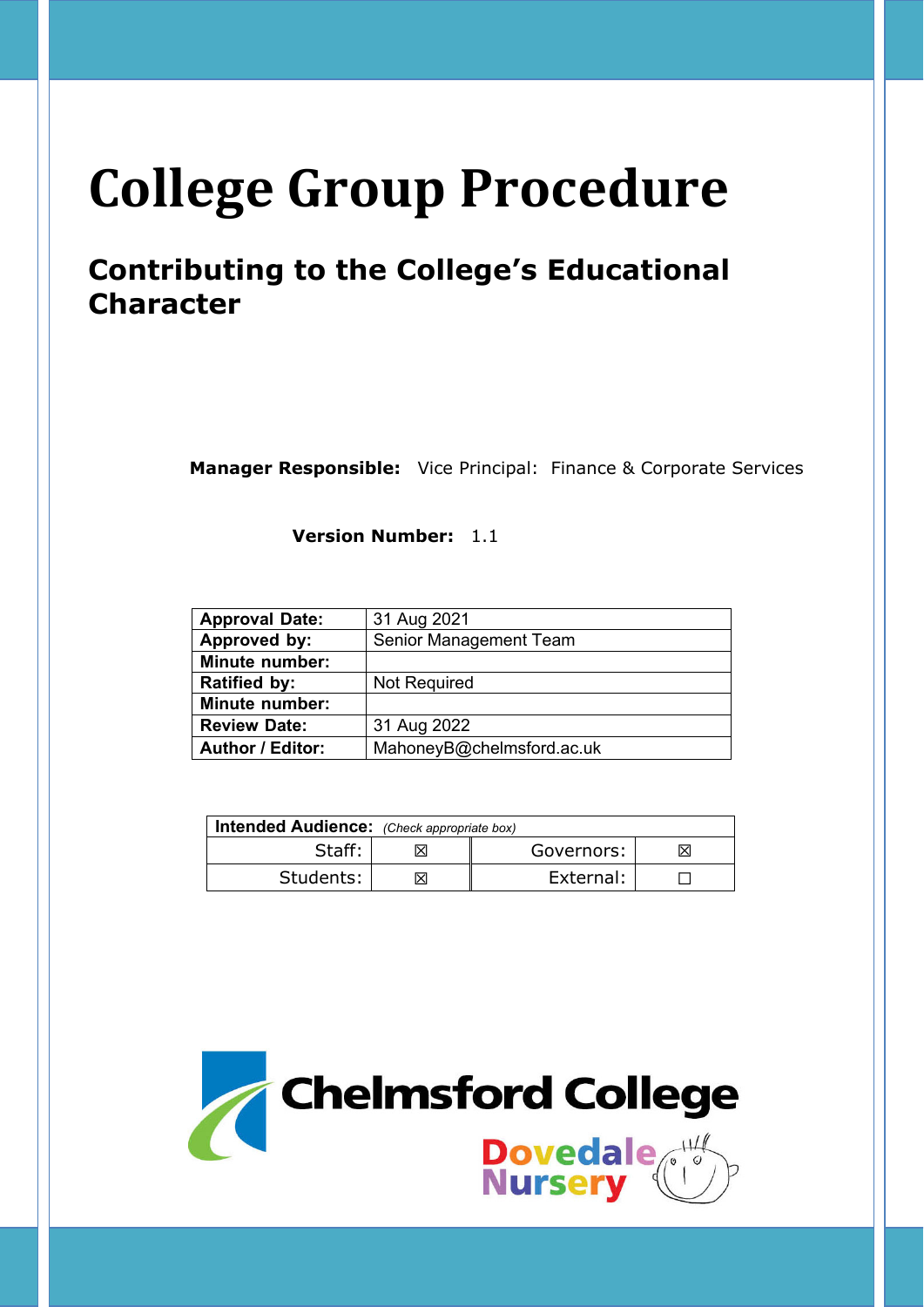#### **AMENDMENT SUMMARY**

| <u>Version</u> | Date        | <b>Remarks</b>                 |
|----------------|-------------|--------------------------------|
| 1.0            | 04 May 2020 | Initial Publication            |
| 1.1            | 31 Aug 2021 | Periodic Review: Minor changes |

#### **Age, Disability, Gender & Race Equality Statement**

Age, Disability, Gender and Race Equality Impact Measures will be set and monitored through analysis of all data related to potential suspected or actual abuse of this policy.

A copy of the Equality Impact Assessment Initial Screening Form is attached as an Annex to this document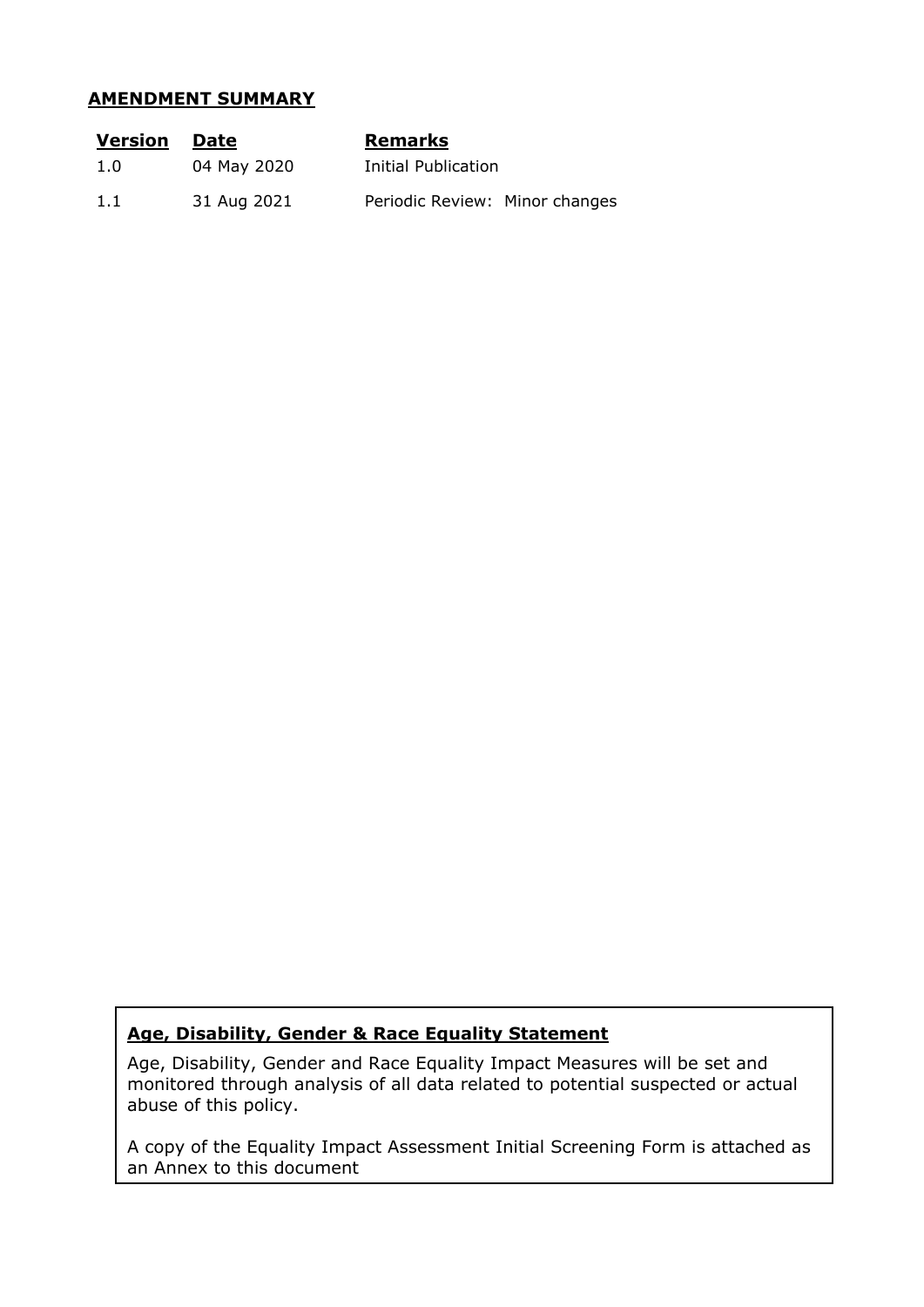#### **Arrangements for students and staff to have an input to the educational character of the College**

Chelmsford College values the views of all students, staff and the communities we serve in determining our educational character and the learning opportunities we offer.

Course representatives provide College managers with direct feedback, as well as a Student Governor who sits on the Board. 'Learner Voice' is very important to our mission and we seek the views of students through our personal development programme, student forums, student surveys, participation in course and departmental meetings, and the involvement of students when we recruit new teachers, where possible.

We seek the views of staff through forum meetings, with a variety of staff from all areas of the College and comprising teaching and business support members of staff.

We conduct annual Staff Wellbeing Survey's. In addition, the views of all members of staff are currently gained from a variety of sources, including: New Staff Induction call back discussions with a member of the Human Resources team; exit interview questionnaires and through the Staff Wellbeing Working Group.

Additionally, staff have access to senior management during professional development days in order to provide any feedback. Staff are also provided with regular all staff updates by members of the College Executive Group.

The College recognises trade unions for teaching and business support staff and regular meetings are held with the teaching trade union representatives.

The College has two staff governors who sit on the Board; one teaching governor and one business support governor.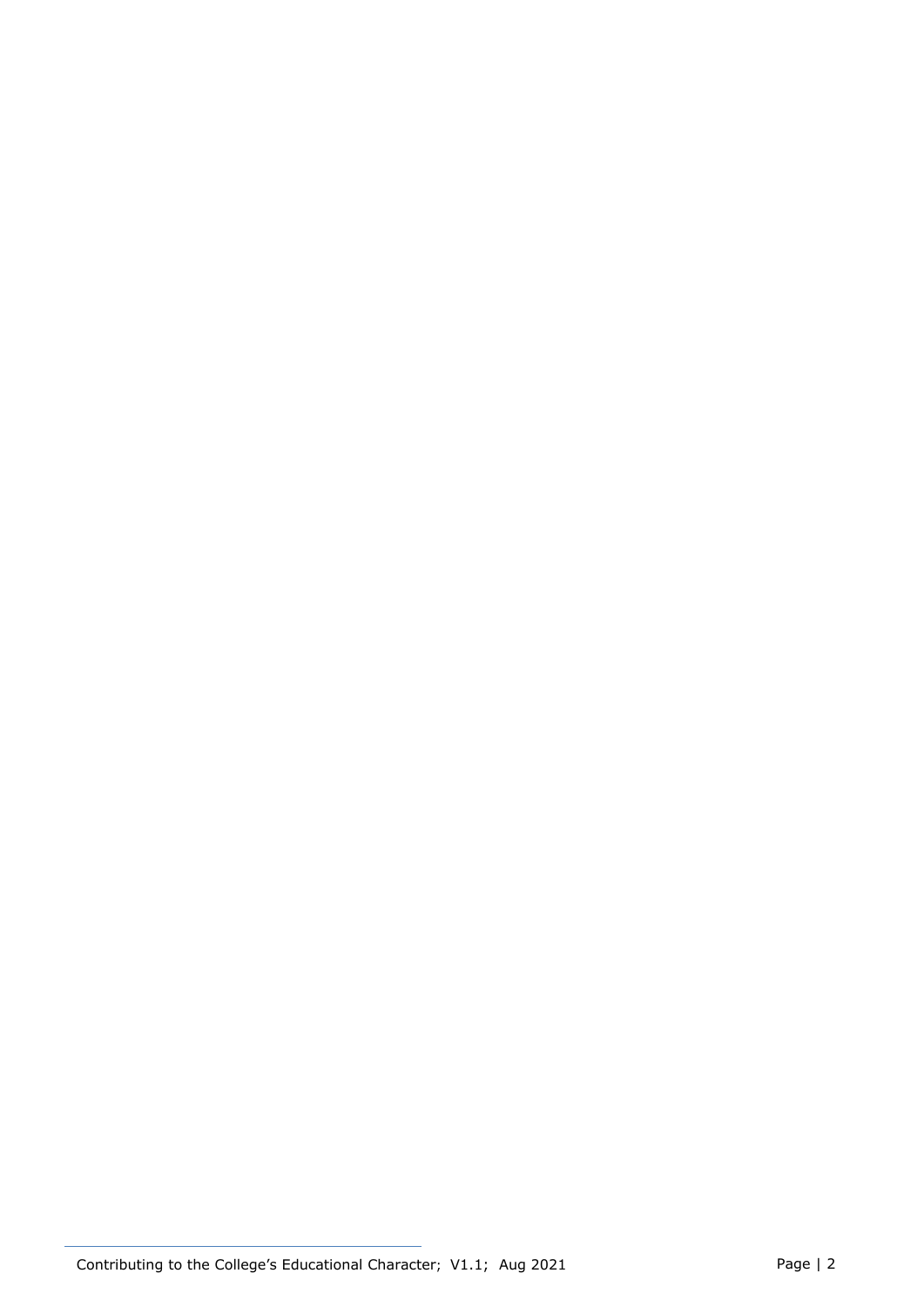### **Equality Impact Assessment (EIA) Initial Screening Form**

Name of the Policy, Procedure, Practice or Proposal being screened:

Procedure for Contributing to the College's Educational Character

Provide a brief description of its purpose:

This procedure lays out the ways on which learners and staff can present their thoughts and ideas to senior manager and the Board of the Corporation so that they can be incorporated into decision making related to the College's future educational character.

Are there controls in place to monitor the uniform application of this practice? (if no please explain below)

Yes **No** 

Does the policy or process have the potential to affect a particular group disproportionately in either a positive or negative way? Please provide comments with supporting evidence:

All the channels of communication between learners and staff and senior managers are equally accessible to all. There is no ability to filter contributions and, therefore, there is only a very small chance that any of these arrangements could affect a particular group disproportionately in either a positive or negative way.

If you have identified a medium or high equality impact please complete the following, otherwise leave blank. Add additional comment below the questions as necessary.

| Are there any other policies or practices that need to be | Yes | <b>No</b> |
|-----------------------------------------------------------|-----|-----------|
| assessed alongside this screening?                        |     |           |

Should the policy or practice proceed to a full Equality Impact Assessment?

**Yes No**